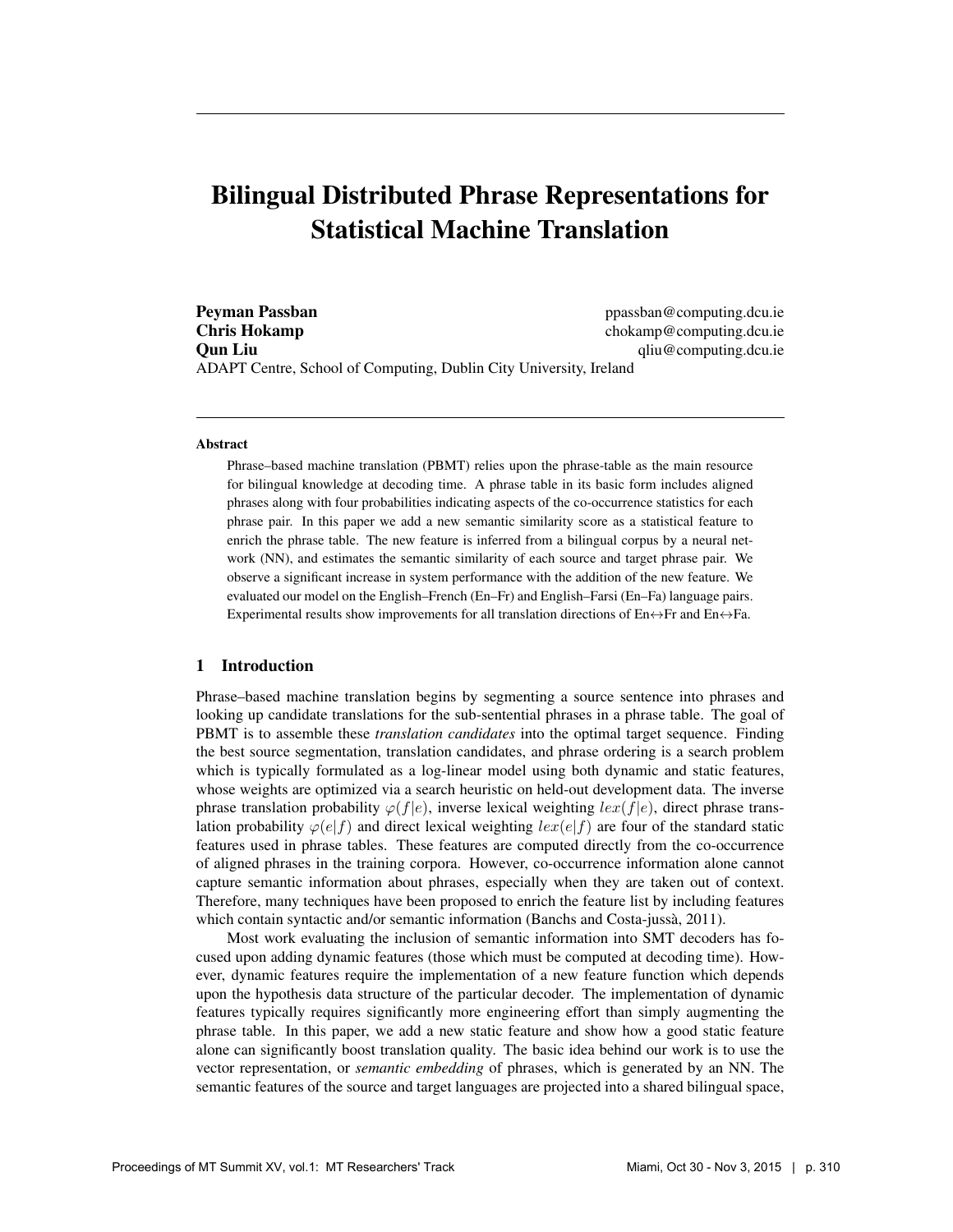which preserves both semantic and syntactic information about the phrases. The supervised approach to generating embeddings from neural networks optimizes the network to produce vectors which are good with respect to a specific objective. As an example, if the goal is to do the sentiment analysis or sentence clustering, a vector should reflect the polarity of a sentence whether is positive or negative — or its closeness to a specific distribution (Kalchbrenner et al., 2014). In tasks like translation, a good vector should reflect semantic and syntactic information about original constituent (sentence, phrase or word) in addition to contextual knowledge from its surrounding words, and ideally some information which will make it easier to map into the target language.

Methods like word2vec<sup>1</sup> (Mikolov et al., 2013a) or that of (Le and Mikolov, 2014) produce general-purpose vector representations which can be leveraged for a variety of downstream applications. As the word and sentence vectors encode syntactic and semantic information, they are potentially useful for translation tasks. In pure neural MT engines, the word embeddings are trained as parameters of the model, which generally attempts to maximize the likelihoods (Kalchbrenner and Blunsom, 2013; Bahdanau et al., 2014), and then used directly to perform translation. Another line of work has tried to make use of distributed representations within the classic MT pipeline (Gao et al., 2013; Devlin et al., 2014).

In this work, we prepare an enhanced bilingual corpus which includes the source and target phrases extracted by the alignment model, along with the original source and target sentences, and a set of word pairs which are direct translations of one another. An NN is used to generate embeddings for the each of the phrases. The generated vectors reflect the similarity of phrases in the same language as well as their relevancy to the phrases of the other language. In the training data, monolingual distributional information for each language is contained in the sentences, while bilingual information is conveyed by the bilingual phrase pairs and word pairs.

Our contributions in this paper are twofold. a) We extract a novel static feature from a bilingual corpus which boosts the translation quality. Most previous work has added new dynamic features which significantly increase computational overhead — our simple static feature can achieve comparable improvements with less effort. b) Our network extracts the vectors from a bilingual corpus. To the best of our knowledge, related research has modeled the source and target vectors separately in isolated spaces and focused upon finding a means to transform the source & target representations into comparable forms. We extracted vectors in the joint space and tried to capture information of the both target and source sides in a single vector. Inferred feature caused considerable improvements and showed that, a good static feature can perform as efficiently as a dynamic one. The structure of paper is as follows. Section 2 gives an overview of related work, and tries to show why word, phrase, and sentence vectors are useful for MT purposes. Section 3 explains the network architecture in detail. In Section 4, experimental results are reported for two language pairs: En–Fr and En–Fa. Finally, in the last section we present our conclusions and discuss some avenues for future work.

### 2 Background

Using vector representations for textual data (word, phrase, sentence, etc...) is not a new idea. The concept of continuous, distributed representations for text tokens was introduced by the Vector Space Model of Salton et al. (1975) and expanded by techniques such as like Latent Semantic Analysis (Deerwester et al., 1990), Latent Dirichlet Allocation (Blei et al., 2003), and Random Indexing (Sahlgren, 2005). Real valued, continuous representations are straightforward to use within Machine Learning models, and have contributed to the current state-of-the-art in many NLP tasks. However, a disadvantage of distributed representations is

<sup>1</sup>http://code.google.com/p/word2vec/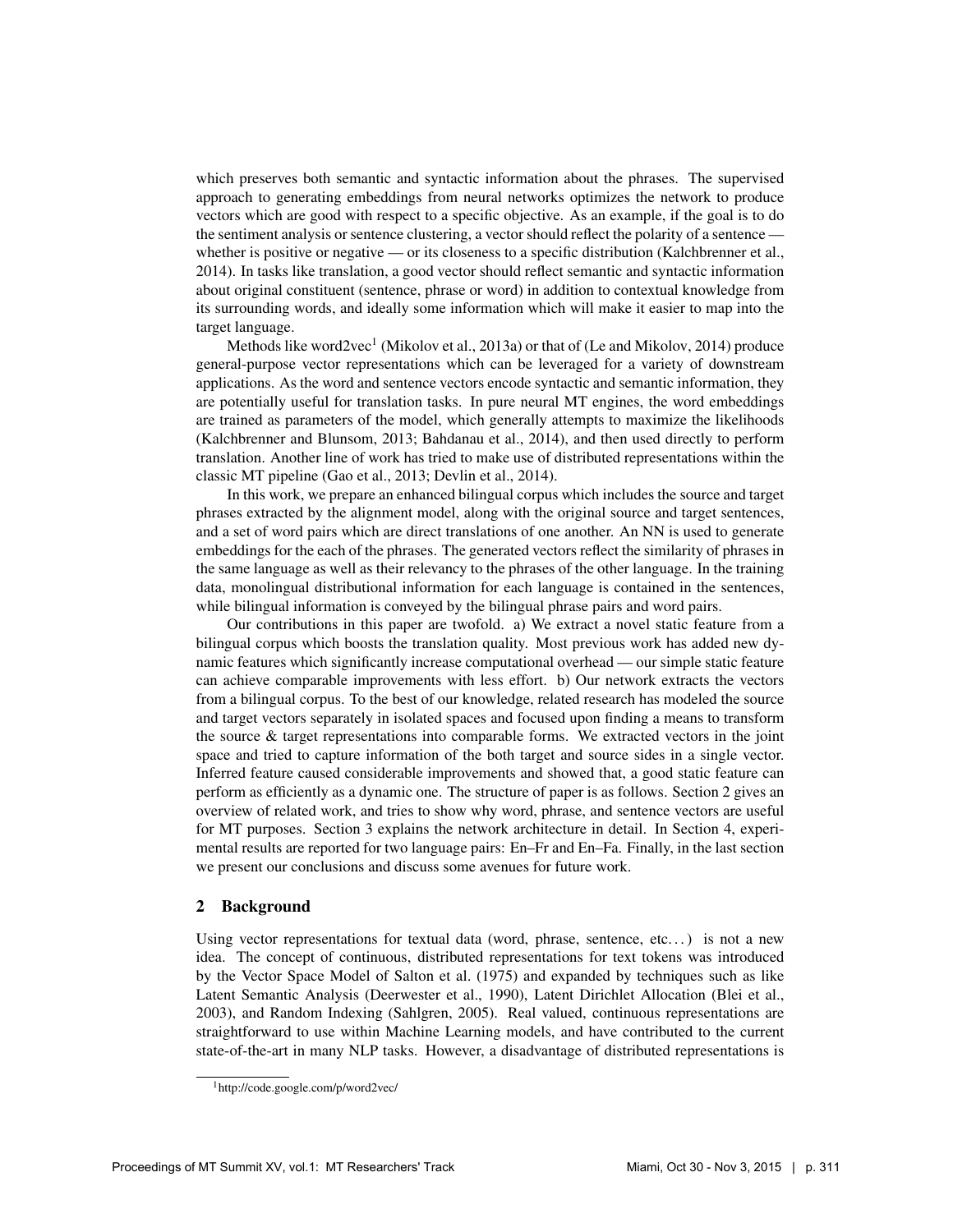that they are typically not decomposable — i.e. columns often do not correspond to intuitive features, thus models must be evaluated on a task-by-task basis.

The techniques mentioned in the previous paragraph build vectors from bag-of-words (BOW) representations, discarding structural dependencies and word order, so they cannot not reflect semantic information which depends upon syntactic structure. To compensate for these deficiencies, a more recent line-of-work uses neural networks to generate vectors which can encode local distributional information, as well as syntactic structure and word order in some cases. Hinton (1986) used NN for text modelling for the first time. Recently, neural networks have achieved state-of-the-art performance in many areas of NLP due both to the development of new learning algorithms and to the availability of computational resources such as GPUs. Word2vec (Mikolov et al., 2013a), and word2vec inspired works (Wolf et al., 2014) have been successfully applied to a wide variety of NLP tasks. The following paragraph focuses upon work that leverages these vectors for MT purposes.

A basic but successful application of NN-based word vectors for MT was reported in (Mikolov et al., 2013b). They project words of the source language into vectors and do the same with words of target language. Then try to find a transformation function which maps the source semantic space into the target semantic space using a small set of word pairs known to be high-quality translations. The model significantly reduces the volume of bilingual data required to train such systems and this is the main advantage of their approach. The model works on monolingual data and only needs a small number of parallel words to make the bridge between languages. The cross-lingual transformation allows an MT system to search for translations for OOV (out-of-vocabulary) words by consulting a monolingual index which contains words that were not observed in the parallel training data for the MT system. Garcia and Tiedemann (2014) and Dinu and Baroni (2014) are other examples of approaches which leverage NN-based word vectors for translation tasks. They focus upon exploiting similarities at the word level, but MT encompasses more than just word-level translation. To extend the application of text embeddings beyond single words, Gao et al. (2013) proposed learning embeddings for source and target phrases by training a network to maximize the sentence-level BLEU score. The outcome is a set of vectors for phrases, and the similarity between each phrase pair vectors is used as a dynamic feature function in the log–linear model at decoding time. In another work Costa-jussa et al. (2014) tried to find the similarities among source sentences and incorporate source side contextual information into the decoding. Some other models try to re-score the phrase table or infer new phrase pairs to address the OOV word problem in order to improve translation quality (Alkhouli et al., 2014; Costa-Jussà and Banchs, 2011). Zhao et al. (2015) did the same using monolingual datasets and extended the phrase table.

### 3 Learning Embeddings for Phrases

Our model extends the document vectors of Le and Mikolov (2014) to bilingual texts. By including both monolingual and bilingual 'documents' into the training data, we learn a distributed representation for both languages simultaneously. In the method proposed by Le and Mikolov (2014), documents are treated as atomic units in order to learn an embedding with the same dimensionality as the vectors for the individual words in the model. We adapt this idea to sentences and phrases, where phrases are presented both as monolingual and as bilingual documents.

Le and Mikolov (2014) create a new vector for each document, which in our case may be a monolingual sentence, a monolingual phrase, a bilingual phrase pair, or a bilingual word pair. During training, the document vector is concatenated with the vectors for individual words to predict the surrounding words in the given unit of text. Intuitively, we expect document vectors to be representative of the semantic content of the entire unit of text, while word vectors are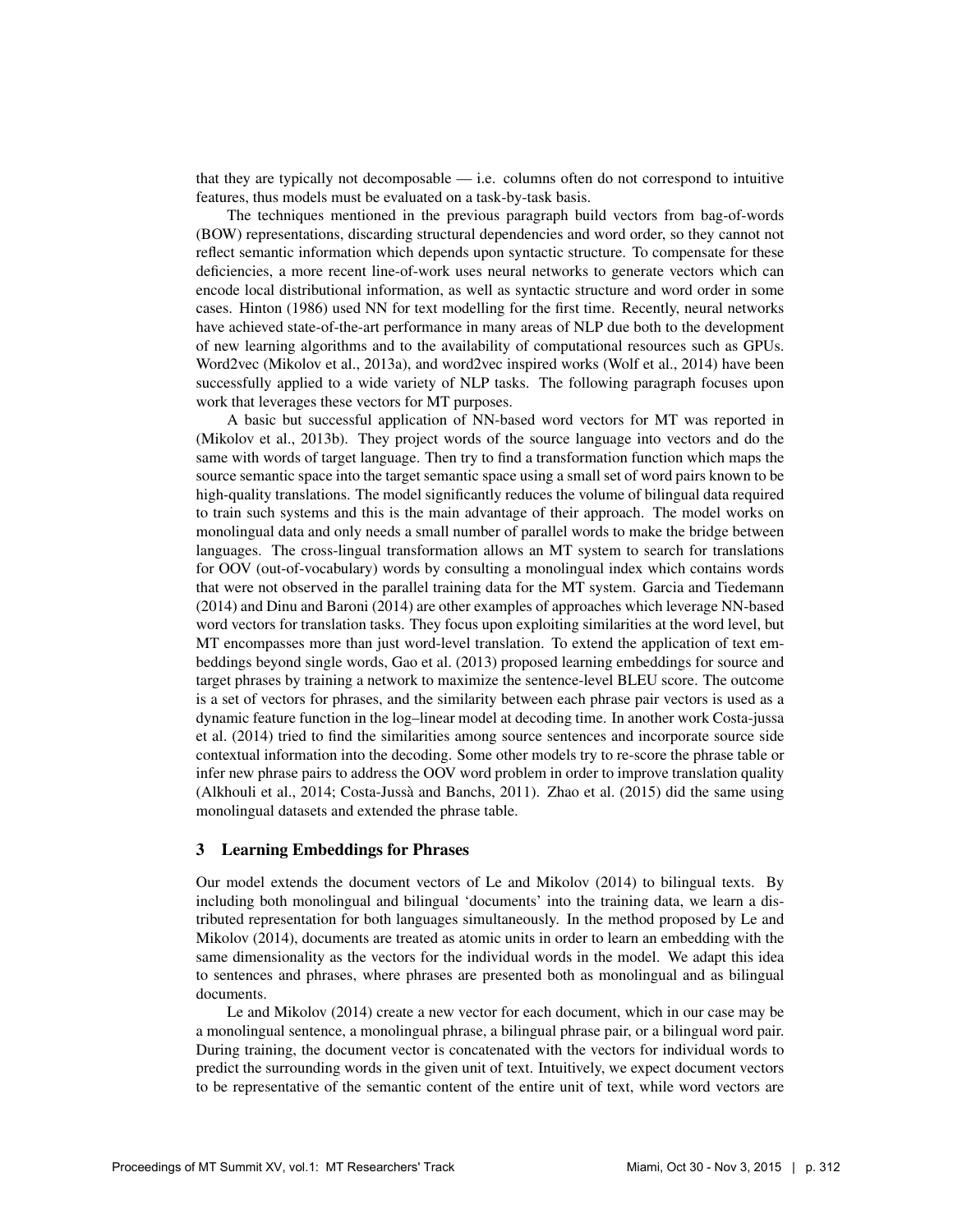

Figure 1: Network architecture for jointly learning sentence and word vectors

representative of all of the contexts where the word occurs. During training, word vectors and sentence/phrase vectors are updated until the cost is minimized. The model learns a semantic space where constituents with similar distributional tendencies tend to have similar vectors. More formally, given a sequence of tokens  $c_1, c_2, ..., c_n$  the objective is to maximize the average log probability of a word given its context:

$$
\frac{1}{n} \sum_{i=l}^{n-l} \log p(c_i | c_{i-l}, ..., c_{i+l})
$$

Using the standard terminology for NN models, the training objective can be explained as follows. The cost function is defined according to the average log probability. Values for the probabilities can be calculated using a multiclass classifier such as softmax:

$$
p(c_i|c_{i-l},...,c_{i+l}) = \frac{e^{y_{w_t}}}{\sum_j e^{y_j}}
$$

where  $y_i$  is the output for the input word  $w_i$  in which:

$$
y = b + Wh(c_{i-l}, ..., c_{i+l})
$$

 $W$  and  $b$  are parameters for the Softmax function, and  $h$  represents the output of one or more hidden layers. The network is trained by stochastic gradient decent and back-propagation (Rumelhart et al., 1988) to obtain the set of constituent vectors  $C$ , and network parameters, W and  $b$ .

In our case, the network includes one hidden layer with 100 nodes which is fed by a bilingual corpus. The Corpus includes a) source and target sentences which are those we used to train our SMT engine, b) phrase pairs and c) bilingual lexicon. Both the phrase and lexicon sets are extracted by Moses (Koehn et al., 2007). Specifically, each line of corpus contains a sentence in one of the languages, a phrase pair, or a tuple of words.

As it has been shown in (Huang et al., 2012), word vectors can be affected by the word's surroundings as well as by the global structure of a text. Accordingly, by using a training corpus with some bilingual examples we expect to learn a semantic space which contains both languages. Each unique word has a specific vector representation. Clearly similar words in the same language would have similar vectors (Mikolov et al., 2013a). Words that are direct translations of each other (same meaning with different languages) should also have similar vectors. As the corpus contains the tuples of  $\langle word_{L1}, word_{L2} \rangle$ , equal words are connected together. By the same logic, phrasal units are also connected together. During decoding, the sentences in a good translation pair should be built from similar sub-units, indicating the semantic compatibility of the constituent phrases. Table 1 shows the most similar phrases and words for two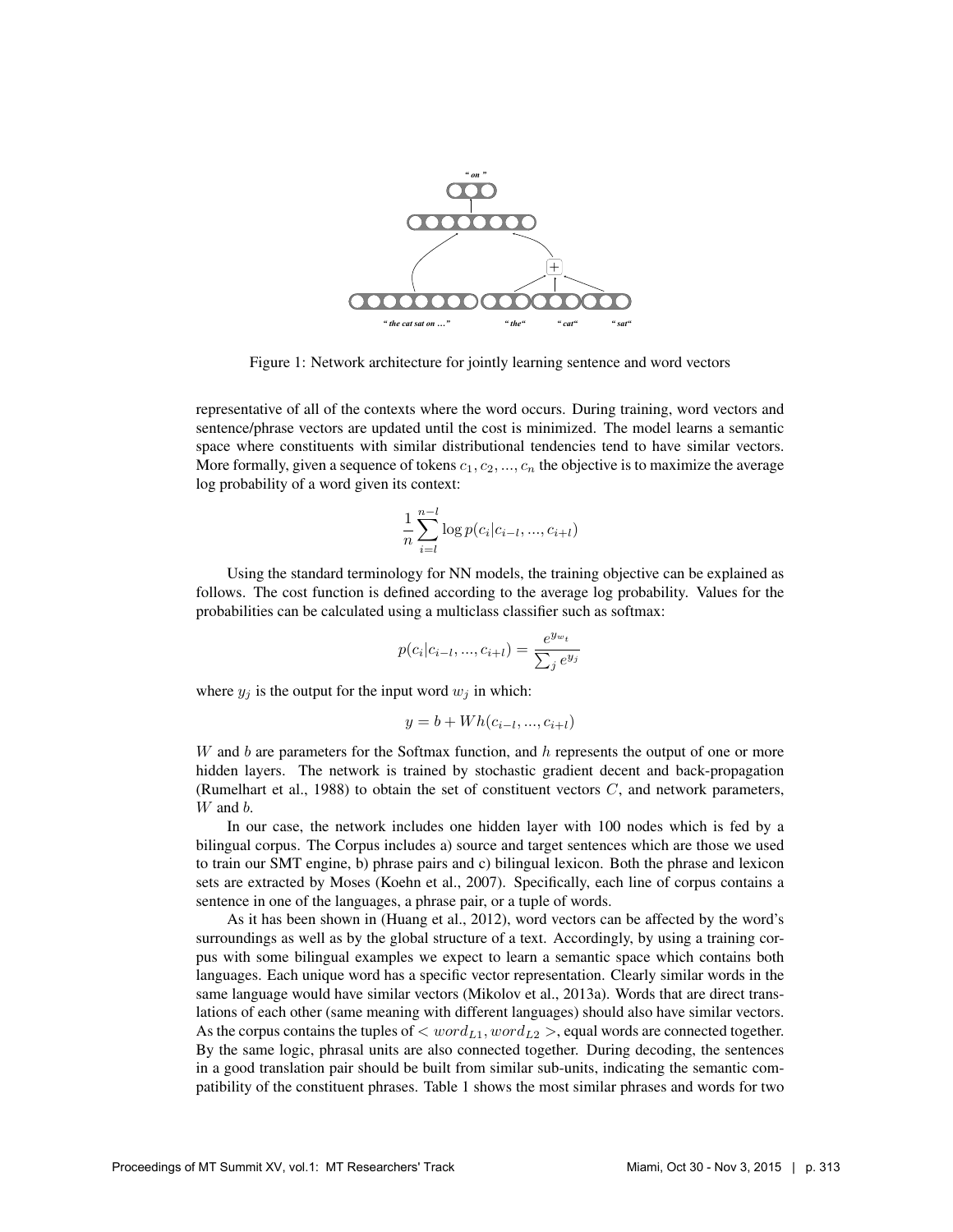| <b>Query</b>   | we can't let them win                                        |  |  |
|----------------|--------------------------------------------------------------|--|--|
| 1              | you could ever                                               |  |  |
| $\overline{2}$ | what the bloody hell is that.                                |  |  |
| $\overline{3}$ | as you know it.                                              |  |  |
| 4              | let her go.                                                  |  |  |
| 5              | he is lying . no i am not.                                   |  |  |
| $\overline{6}$ | to be                                                        |  |  |
| 7              | he won                                                       |  |  |
| 8              | you !?                                                       |  |  |
| $\overline{9}$ | you got that.                                                |  |  |
| 10             | they are ahead                                               |  |  |
|                |                                                              |  |  |
| Query          | sadness                                                      |  |  |
| 1              | <apprehension, nervous=""></apprehension,>                   |  |  |
| $\overline{2}$ | emotion                                                      |  |  |
| 3              | $\langle$ ill, sick $>$                                      |  |  |
| $\overline{4}$ | pain                                                         |  |  |
| 5              | $\langle$ <i>money</i> , money $>$                           |  |  |
| 6              | benignity                                                    |  |  |
| 7              | <may harshly="" he="" punished="" punished,="" was=""></may> |  |  |
| $\overline{8}$ | is really gonna hurt                                         |  |  |
| $\overline{9}$ | i know toms dying                                            |  |  |

examples. The items that were originally in Farsi have been translated into English, and are indicated with *italics*.

Table 1: The top 10 most similar vectors for two queries: an English phrase, and a Farsi word. Recall that the index includes vectors for words in both languages, phrases in both languages, sentences in both languages, bilingual phrase pairs, and bilingual lexical pairs. Farsi words are indicated in *italics*.

The pipeline for adding our semantic feature to the phrase table is very straightforward. We have a set of vectors for the phrases of both languages. Each phrase is modelled with a 100 dimensional vector. The phrase table is scanned sequentially, and for each phrase pair, related vectors are fetched, then their similarity is estimated. To measure the similarities we use the cosine metric, which is:

$$
similarity(v_1, v_2) = \frac{v_1.v_2}{||v_1|| * ||v_2||}
$$

Values from the cosine similarity are in the range [-1,1].We map the similarity scores to the range [0,1] before adding them to the phrase table. After including the new feature, the weights for the log-linear model are learned by using held-out data.

#### 4 Experimental Results

To study the impact of our new feature, we selected two datasets. One is the TEP++ corpus (Passban et al., 2015) which is a collection of 600K parallel En–Fa sentences. Farsi is a particularly interesting language for new MT research because it is both low resource and morphologically rich. The state-of-the-art MT quality for Farsi is not advanced relative to languages with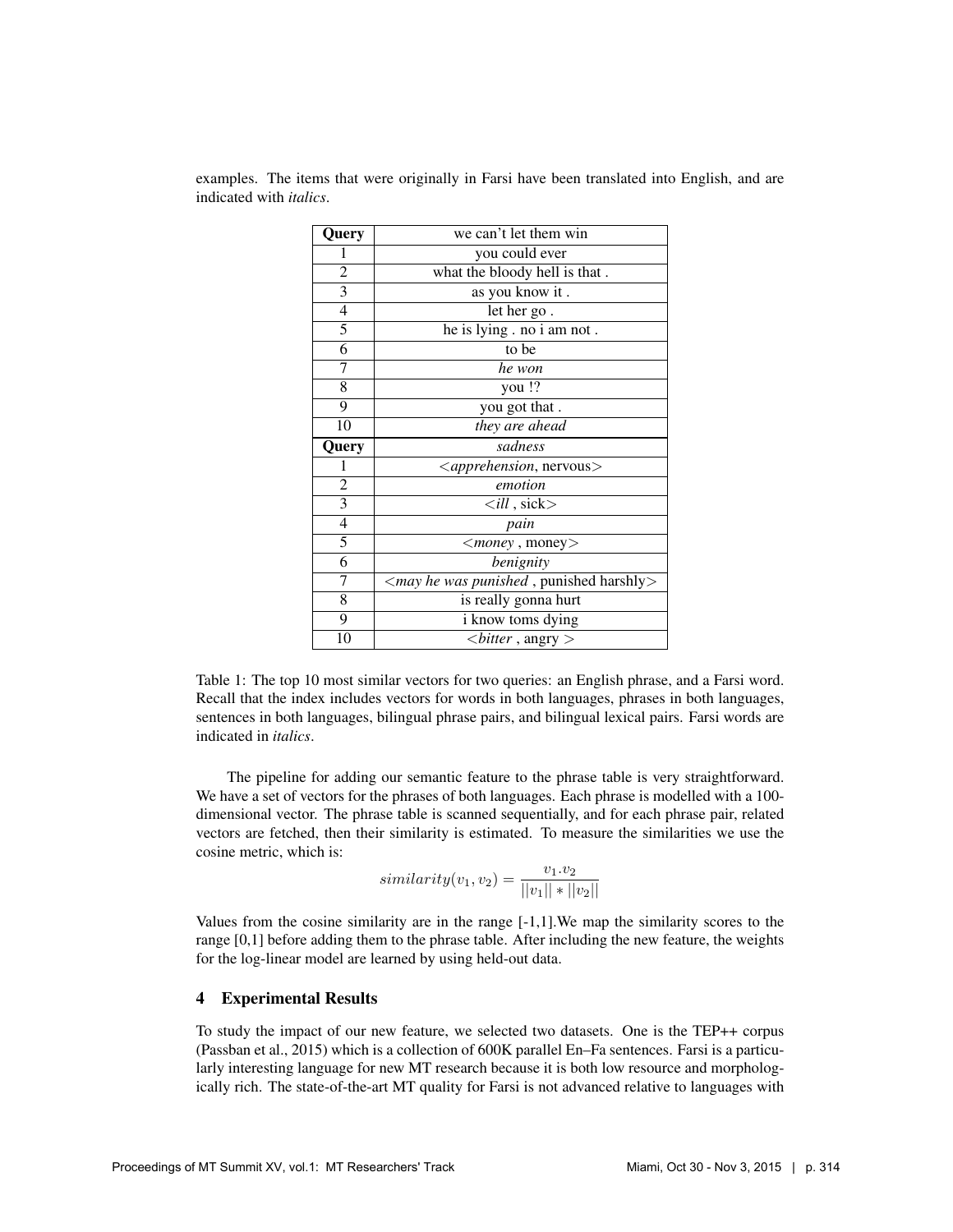more training data available. The other dataset is the  $WMT<sup>2</sup>$  Fr-En corpus. The WMT corpora are frequently used as the de facto standard test datasets for SMT systems.

In all of the experiments Moses (Koehn et al., 2007) is used to build the SMT engines. BLEU (Papineni et al., 2002) is the evaluation metric and the feature weights are tuned by MERT (Och, 2003). All language models are built using SRILM (Stolcke et al., 2002). The improvements in translation quality are statistically significant according to the results of paired bootstrap re-sampling (Koehn, 2004).<sup>3</sup> The experimental setup is shown in the Table 2 and results from the baseline and extended systems are in Table 3.

| Language pair    | $En-Fr$                                                          | En–Fa                       |  |  |  |
|------------------|------------------------------------------------------------------|-----------------------------|--|--|--|
| <b>Dataset</b>   | Europarl corpus (Koehn, 2005) ver-                               | The training, test and dev  |  |  |  |
|                  | sion 7 is used as a bilingual train-                             | sets are subsets of the     |  |  |  |
|                  | ing set. As a dev set 2000 sen-                                  | TEP++ corpus consisting     |  |  |  |
|                  | tences of news-test2014 were used                                | of 575191, 2000 and 1000    |  |  |  |
|                  | and the test set is the test set of the                          | sentences respectively. All |  |  |  |
|                  | WMT2015 shared translation task.                                 | the sentences have been     |  |  |  |
|                  |                                                                  | selected randomly.          |  |  |  |
| Language model   | 5-gram language models trained on the monolingual part of the    |                             |  |  |  |
|                  | training sets.                                                   |                             |  |  |  |
| <b>MT</b> engine | statistical phrase based engine with default Moses configuration |                             |  |  |  |

#### Table 2: Experimental setup

As the results show, the new feature leads to improvements in all directions. We anticipated these improvements, as the positive impact of distributed phrase representation has already been shown by Gao et al. (2013). However, our work consider two new aspects of the problem. We train the vectors in a shared bilingual space, and show that proposed model can generate similar vectors for similar/equivalent constituents, even for languages pairs such as En-Fa, which are not typologically similar. We also show that a simple but efficient static feature can improve translation quality.

|                 | $En-Fr$ | Fr–En   | Fa–En   | $En-Fa$ |
|-----------------|---------|---------|---------|---------|
| <b>Baseline</b> | 29.91   | 27.31   | 29.21   | 21.03   |
| <b>Extended</b> | 30.62   | 27.95   | 29.72   | 21.44   |
| Improvement     | $+0.71$ | $+0.64$ | $+0.51$ | $+0.41$ |

Table 3: Results for base-line and extended systems

The new semantic similarity feature causes, on average, +0.56 enhancement in terms of BLEU for all of the directions of  $En \leftrightarrow Fr$  and  $En \leftrightarrow Fa$ , and as the size of training data increases the method provides even better performance. Improvements for the En–Fr pair demonstrate that achievements of the model are valid for large datasets, and improvements for the En– Fa pair show that the model can be used to translate distant language pairs. The word order and structure of the Farsi and English languages are quite different from each other, and Farsi is a morphologically rich language, making translation more difficult than for closely related language pairs such as En-Es.

<sup>2</sup>http://www.statmt.org/wmt15/translation-task.html

<sup>&</sup>lt;sup>3</sup>We used ARK research group codes for statitical significance testing for 1000 samples with parameter of 0.05, http://www.ark.cs.cmu.edu/MT/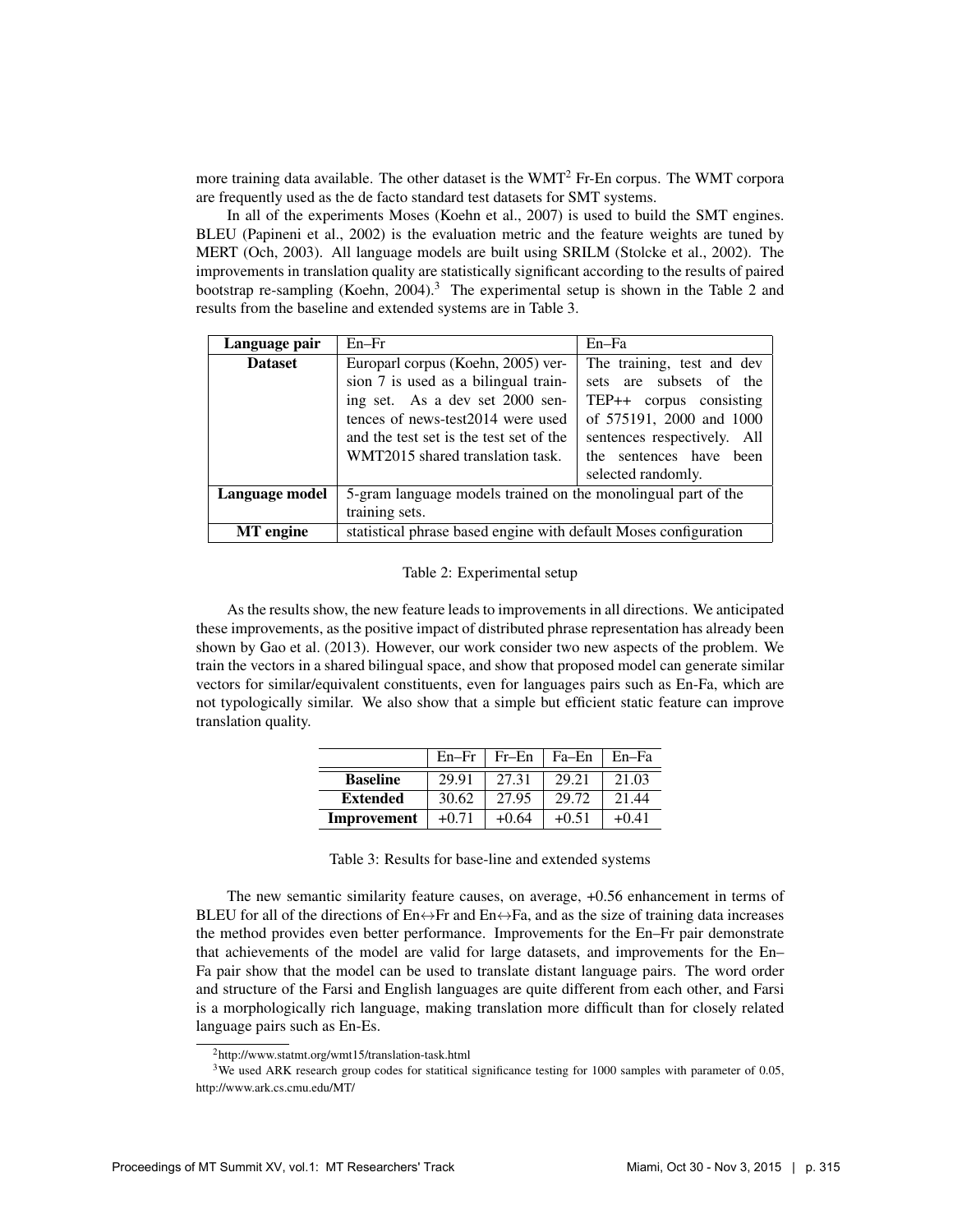#### 5 Conclusion and Future work

In this work we presented a new bilingual semantic similarity feature obtained from a neural network that is trained on a bilingual corpus, and computes the distributed representation of phrases in a shared semantic space. Each phrase is projected into a vector and the similarity of the vectors for each phrase pair is estimated. The similarity score for the phrase pair is added as a new phrase table feature, and the MT engine is tuned according to the default features in addition to new one. This augmentation of the information in the phrase table provides improvements in translation quality.

The method is quite straightforward and does not impose any significant overhead to the baseline SMT pipeline. Distributed vector representations preserve the semantic information of the constituents as well as their order and structural dependencies. The bilingual examples in the training data create dependencies between the equivalent constituents from different languages. As the model connects the phrases of two different languages to each other, it implicitly includes contextual information about the phrase pair into the MT process. Our next goal is to incorporate information from the source and target sides at decoding time. Although our model provides a global measure of the quality of a phrase pair, we cannot use the current framework to do tasks like disambiguation, because our features are static. We hope to incorporate the knowledge from paragraphs and text segments that the source and target phrases are extracted from, and compare this information to the context of the phrase at decoding time in order to provide a dynamic means of computing cross-lingual similarity.

### Acknowledgement

We would like to thank the three anonymous reviewers and Rasul Kaljahi for their valuable comments. This research is supported by Science Foundation Ireland through the CNGL Programme (Grant 12/CE/I2267) in the ADAPT Centre (www.adaptcentre.ie) at Dublin City University.

## References

- Alkhouli, T., Guta, A., and Ney, H. (2014). Vector space models for phrase-based machine translation. *Syntax, Semantics and Structure in Statistical Translation*, page 1.
- Bahdanau, D., Cho, K., and Bengio, Y. (2014). Neural machine translation by jointly learning to align and translate. In *Proceedings of International Conference on Learning Representations*, San Diego, USA.
- Banchs, R. E. and Costa-jussà, M. R. (2011). A semantic feature for statistical machine translation. In *Proceedings of the fifth workshop on syntax, semantics and structure in statistical translation*, pages 126–134, Portland, Oregon, USA.
- Blei, D. M., Ng, A. Y., and Jordan, M. I. (2003). Latent dirichlet allocation. *the Journal of machine Learning research*, 3:993–1022.
- Costa-jussa, M., Gupta, P., Rosso, P., and Banchs, R. (2014). English-to-hindi system description for wmt 2014: Deep sourcecontext features for moses. In *Proceedings of the Ninth Workshop on Statistical Machine Translation. Association for Computational Linguistics*, Baltimore, Maryland, USA.
- Costa-Jussa, M. R. and Banchs, R. E. (2011). A vector-space dynamic feature for phrase-based ` statistical machine translation. *Journal of Intelligent Information Systems*, 37(2):139–154.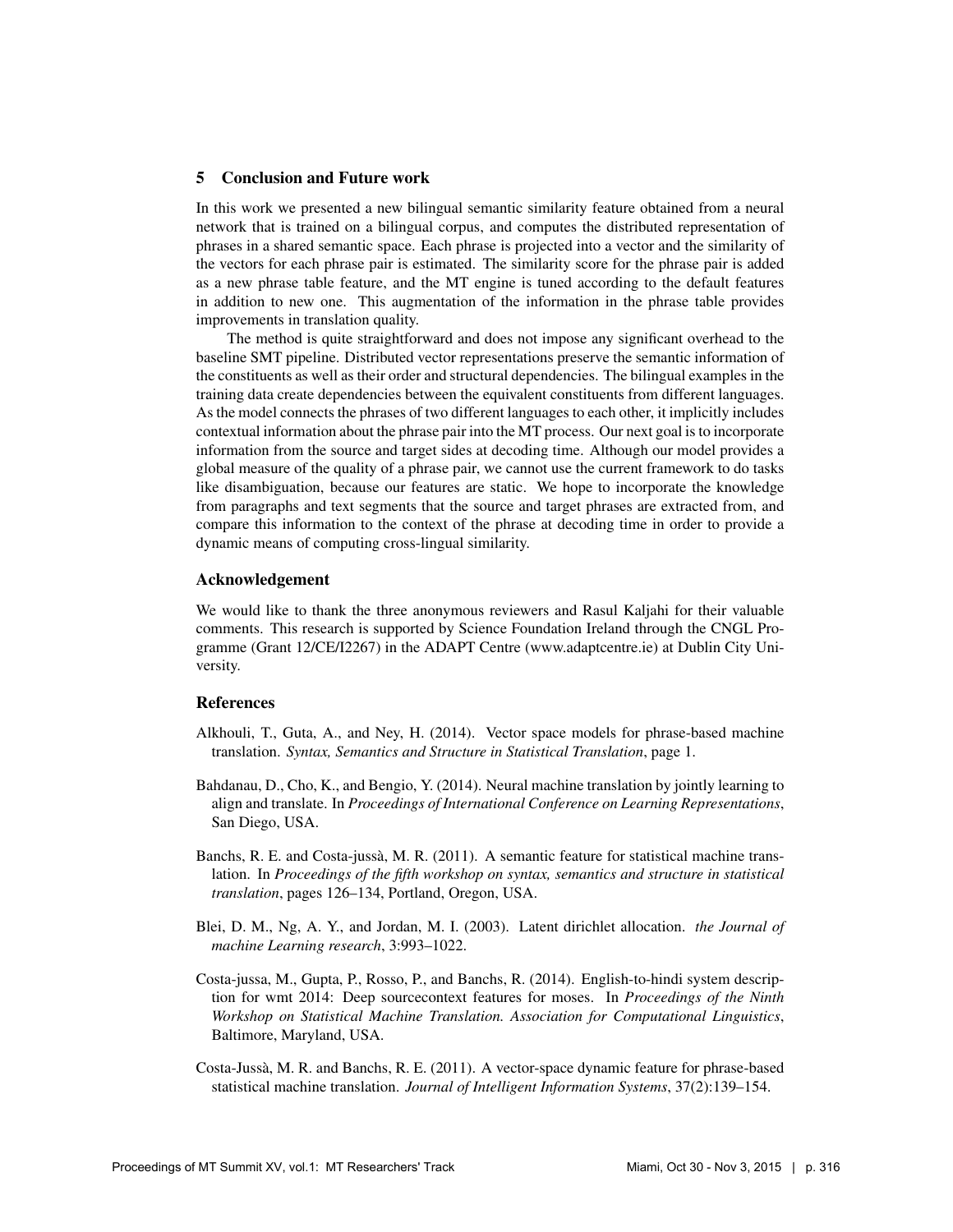- Deerwester, S. C., Dumais, S. T., Landauer, T. K., Furnas, G. W., and Harshman, R. A. (1990). Indexing by latent semantic analysis. *JAsIs*, 41(6):391–407.
- Devlin, J., Zbib, R., Huang, Z., Lamar, T., Schwartz, R., and Makhoul, J. (2014). Fast and robust neural network joint models for statistical machine translation. In *Proceedings of the 52nd Annual Meeting of the Association for Computational Linguistics*, volume 1, pages 1370–1380, Baltimore, USA.
- Dinu, G. and Baroni, M. (2014). Improving zero-shot learning by mitigating the hubness problem. *arXiv preprint arXiv:1412.6568*.
- Gao, J., He, X., Yih, W.-t., and Deng, L. (2013). Learning semantic representations for the phrase translation model. *arXiv preprint arXiv:1312.0482*.
- Garcia, E. M. and Tiedemann, J. (2014). Words vector representations meet machine translation. *Syntax, Semantics and Structure in Statistical Translation*, page 132.
- Hinton, G. E. (1986). Learning distributed representations of concepts. In *Proceedings of the Eighth Annual Conference of the Cognitive Science Society*, Amherst, USA.
- Huang, E. H., Socher, R., Manning, C. D., and Ng, A. Y. (2012). Improving word representations via global context and multiple word prototypes. In *Proceedings of the 50th Annual Meeting of the Association for Computational Linguistics: Long Papers-Volume 1*, pages 873–882. Association for Computational Linguistics.
- Kalchbrenner, N. and Blunsom, P. (2013). Recurrent continuous translation models. In *EMNLP*, pages 1700–1709.
- Kalchbrenner, N., Grefenstette, E., and Blunsom, P. (2014). A convolutional neural network for modelling sentences. In *Proceedings of Association for Computational Linguistics (ACL 2014)*, Baltimore, USA.
- Koehn, P. (2004). Statistical significance tests for machine translation evaluation. In *EMNLP*, pages 388–395.
- Koehn, P. (2005). Europarl: A parallel corpus for statistical machine translation. In *MT summit*, volume 5, pages 79–86.
- Koehn, P., Hoang, H., Birch, A., Callison-Burch, C., Federico, M., Bertoldi, N., Cowan, B., Shen, W., Moran, C., Zens, R., et al. (2007). Moses: Open source toolkit for statistical machine translation. In *Proceedings of the 45th annual meeting of the ACL on interactive poster and demonstration sessions*, pages 177–180. Association for Computational Linguistics.
- Le, Q. V. and Mikolov, T. (2014). Distributed representations of sentences and documents. In *Proceedings of ICML*, Beijing, China.
- Mikolov, T., Chen, K., Corrado, G., and Dean, J. (2013a). Efficient estimation of word representations in vector space. In *ICLR Workshop*, Scottsdale, AZ, USA.
- Mikolov, T., Le, Q. V., and Sutskever, I. (2013b). Exploiting similarities among languages for machine translation.
- Och, F. J. (2003). Minimum error rate training in statistical machine translation. In *Proceedings of the 41st Annual Meeting on Association for Computational Linguistics-Volume 1*, pages 160–167, Sapporo, Japan.